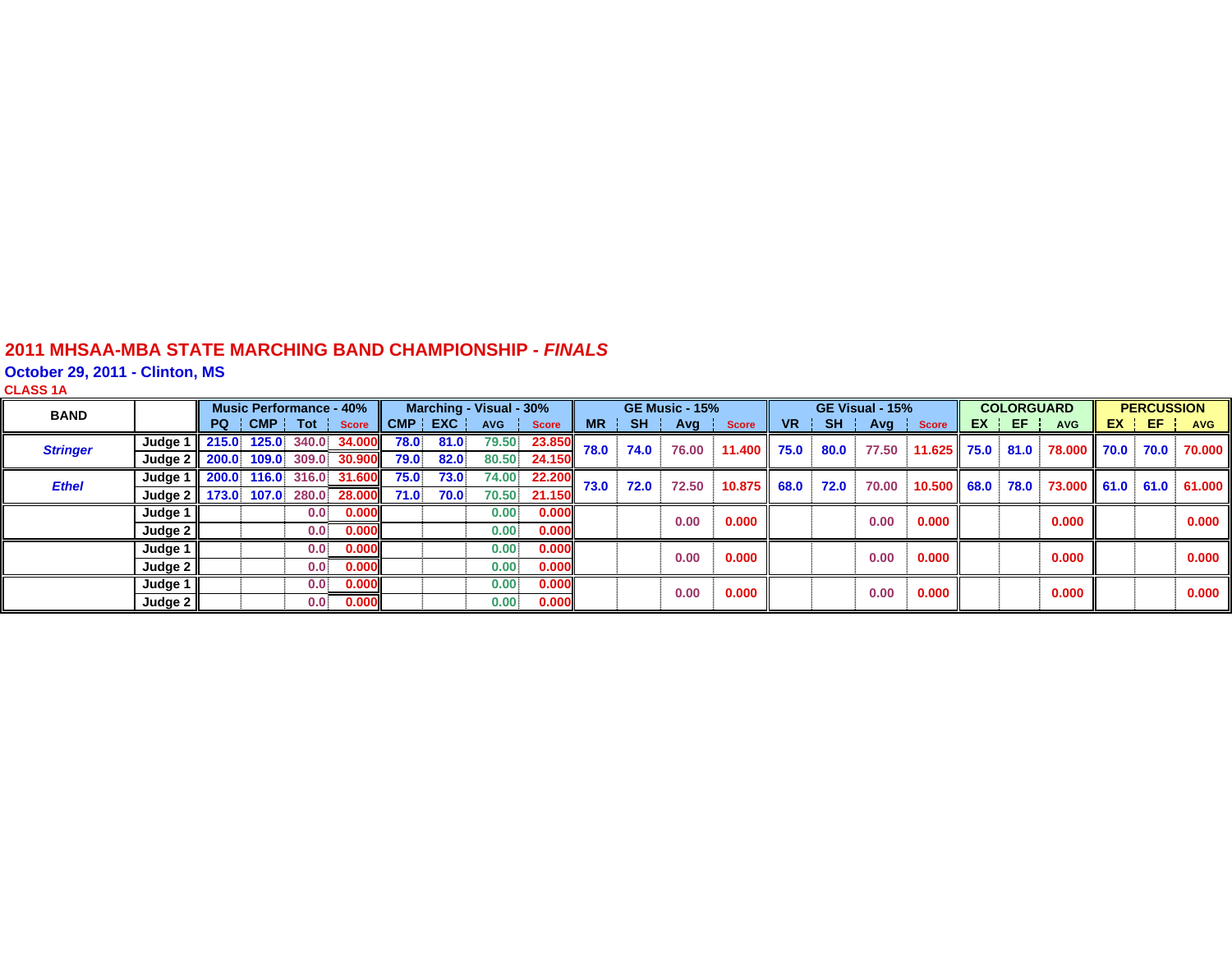### **2011 MHSAA-MBA STATE MARCHING BAND CHAMPIONSHIP - FINALS**

**October 29, 2011 - Clinton, MS**

#### **SCORING SUMMARY**

| <b>BAND</b>     | <b>MUSIC</b>   |                | <b>VISUAL</b>  |         | <b>GENERAL EFFECT</b> |               |  |  |
|-----------------|----------------|----------------|----------------|---------|-----------------------|---------------|--|--|
|                 | <b>JUDGE 1</b> | <b>JUDGE 2</b> | <b>JUDGE 1</b> | Judge 2 | <b>MUSIC</b>          | <b>VISUAL</b> |  |  |
| <b>Stringer</b> | 34.000         | 30.900         | 23.850         | 24.150  | 11.400                | 11.625        |  |  |
| <b>Ethel</b>    | 31.600         | 28.000         | 22.200         | 21.150  | 10.875                | 10.500        |  |  |
|                 |                |                |                |         |                       |               |  |  |
|                 |                |                |                |         |                       |               |  |  |
|                 |                |                |                |         |                       |               |  |  |

| $\mathbf c$ |  |
|-------------|--|
| L           |  |
|             |  |
| A<br>S<br>S |  |
|             |  |
|             |  |
| 1           |  |
| A           |  |

#### **FINAL RESULTS**

| <b>BAND</b>     | <b>MUSIC</b>   |           | <b>VISUAL</b>  |           | <b>GEN EFFECT</b> |           |              | <b>COLOR GUARD</b> |                    | <b>PERCUSSION</b> |              |             |              |             |
|-----------------|----------------|-----------|----------------|-----------|-------------------|-----------|--------------|--------------------|--------------------|-------------------|--------------|-------------|--------------|-------------|
|                 | <b>AVERAGE</b> | <b>RK</b> | <b>AVERAGE</b> | <b>RK</b> | <b>TOTAL</b>      | <b>RK</b> | <b>TOTAL</b> | <b>PENALTIES</b>   | <b>FINAL SCORE</b> | <b>RANK</b>       | <b>SCORE</b> | <b>RANK</b> | <b>SCORE</b> | <b>RANK</b> |
| <b>Stringer</b> | 32.450         |           | 24.000         |           | 23,025            |           | 79.475       |                    | 79.475             |                   | 78.000       |             | 70.000       |             |
| <b>Ethel</b>    | 29,800         | ົ         | 21.675         |           | 21.375            | ာ         | 72.850       |                    | 72.850             |                   | 73.000       | າ           | 61.000       |             |
|                 |                |           |                |           |                   |           |              |                    |                    |                   |              |             |              |             |
|                 |                |           |                |           |                   |           |              |                    |                    |                   |              |             |              |             |
|                 |                |           |                |           |                   |           |              |                    |                    |                   |              |             |              |             |